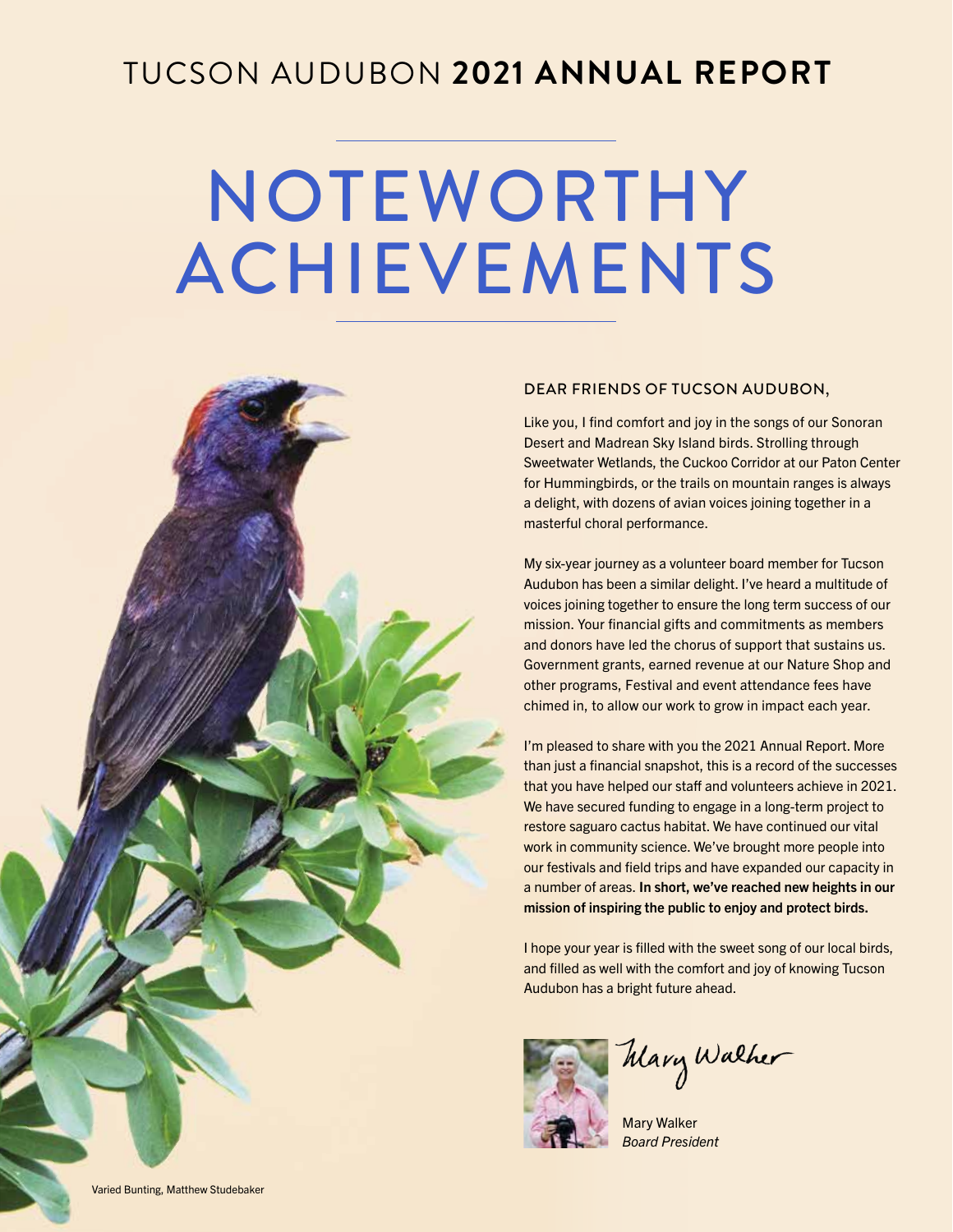#### 2021 ANNUAL REPORT



## **CONSERVATION RESTORATION**

- Tucson Audubon staff worked on conservation projects in **AZ**, **CO**, **KS**, **NM**, **OK**, **TX**, **UT**, & **WY** in 2021!
- The **5.5-ACRE PLOT** between the Paton Center and TNC's Patagonia-Sonoita Creek Preserve was successfully purchased completing a contiguous **2-MILE CORRIDOR** of Sonoita Creek under conservation status
- Successfully launched a brand-new program, **BIRD-SAFE BUILDINGS**, with **120 PROGRAM PARTICIPANTS** to continue our effort of reducing hazards to birds. Distributed **814 FREE ANTI-COLLISION DECAL KITS** to the public
- Installed **17 OWL BOXES AT 16 COMMUNITY GARDENS** of Tucson for mutual benefit of owl habitat and pest control for the gardens
- **218 ELF OWLS** found during surveys with Saguaro NP and Pima County
- **2,167 LUCY'S WARBLER NESTBOXES** installed on the landscape
- Partnered with Arizona Department of Environmental Quality in their **COMMUNITY SCIENCE** effort to gather water quality and flow data along Sonoita Creek

Invasive plant treatment in Mansfield Canyon, Santa Ritas, Tony Figueroa; Kari Hackney planting Arizona eryngo in the Paton Center stream, Dan Lehman; Paton Center Pavilion, Jeff Goldberg/ESTO; Lucy's Warbler feeding young in a nestbox, Paula Redinger; Vermilion Flycatcher, David Quanrud

- **HABITAT AT HOME**: 40 new registrants, sold **888 PLANTS** during seasonal plant sales, completed **6 HOME HABITAT EVALUATIONS** and **6 HABITAT INSTALLS**
- **CORAZON SIN FUEGO**: With Northwest Fire, completed **8 FIREBREAKS** in the Santa Cruz river to limit fire spread and keep the community safe, and removed **15 ACRES** of invasive saltcedar paving the way for a major riparian restoration project by the county
- Saguaro Climate Adaptation and Post-Burn Restoration Project funded by **3 GRANTS FOR OVER \$500K** throughout Southeast AZ
- Completed a **REFUGIA POND** and stream for desert pupfish in the Patagonia Mountains

## **RESEARCH**

- Our partners on **WESTERN YELLOW-BILLED CUCKOO REFUGIA MODELING** made a presentation to the annual meeting of The Wildlife Society
- **DESERT PURPLE MARTINS**: We made the first official documentation of multiple concurrent martin nests in a single saguaro (9!) and have identified **114 SAGUAROS WITH MARTIN NESTS**
- Our **TUCSON BIRD COUNT** data is being used to inform University of Arizona research on urban habitat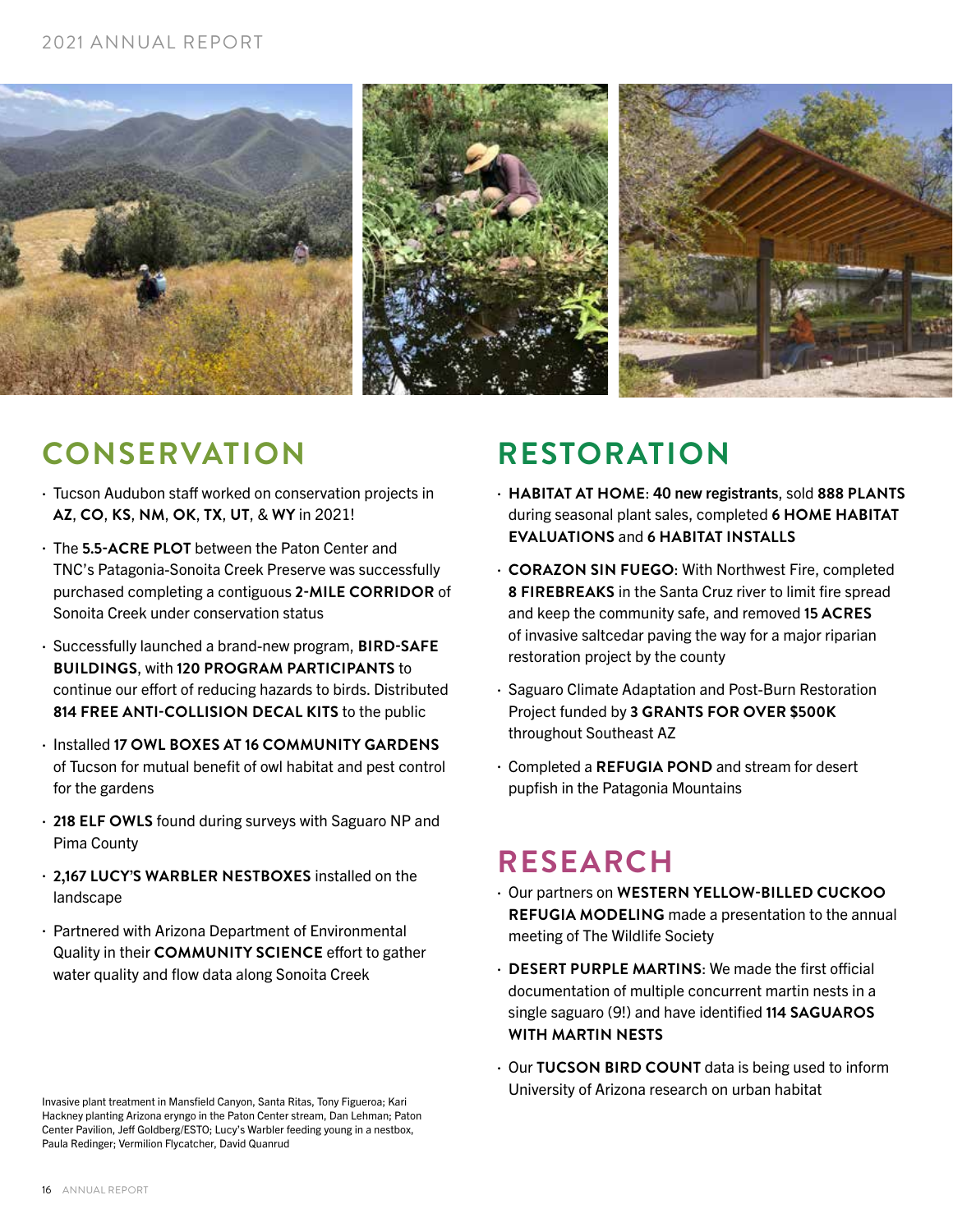![](_page_2_Picture_1.jpeg)

## **INVASIVE PLANTS**

- Secured organizational business license for invasive plant control leading to securing a **5-YEAR MASTER AGREEMENT** with Pima County
- Created the **IN-HOUSE INVASIVE PLANT STRIKE TEAM** with **7 STAFF** working on projects with 3 HOAs and numerous private landowners
- The Federal Strike Team worked at **9 NATIONAL PARKS** and **MONUMENTS** and **10 WILDLIFE REFUGES** throughout AZ, NM, and OK
- Created an **INVASIVE PLANT MANAGEMENT PLAN** for Luke Air Force Base and their auxiliary sites
- Excellent work controlling invasive plants in the Santa Rita Mountains for the Coronado National Forest has led to a **3-YEAR EXTENSION** of that mine-reclamation project

![](_page_2_Picture_8.jpeg)

## **BIRDS + COMMUNITY**

### SOUTHEAST ARIZONA BIRDING FESTIVAL

- **690 ATTENDEES** from **33 STATES** and **6 COUNTRIES**
- **116 BIRDING FIELD TRIPS**; **216 BIRD SPECIES** seen

#### VIRTUAL AND IN-PERSON EVENTS

• **8,716 PARTICIPANTS** at **89 EVENTS**

#### BIRDATHON

- **51 TEAMS** of **135 PEOPLE** collectively found roughly **200 BIRD SPECIES**
- **\$113,816.35** funds raised to support Tucson Audubon's work (48% increase)

#### FIELD TRIP PROGRAM

• Shared the wonders of birds with **1,460 ATTENDEES** on **162 BIRDING FIELD TRIPS**

#### VOLUNTEER WORK

• **384 VOLUNTEERS** logged **7,263 HOURS** for a value of **\$207,286** (based on the Independent Sector rate)

#### NATURE SHOP

- *Finding Birds in Southeast Arizona* guide: **545 COPIES SOLD** and **\$11,463** in sales (216% increase)
- **IN-PERSON SHOP VISITORS**: **2,074**
- **ONLINE ORDERS**: **17,563 VISITORS** generated **1,379 ORDERS** and **\$58,360** in sales (35.7% increase in orders shipped)
- **OVERALL SALES**: **10,325 ITEMS** sold and **\$340,600** in sales (34.6% increase)

#### MEMBERSHIP, DONORS, SOCIAL MEDIA

- **INCREASED MEMBERSHIPS BY 5.12%**, representing roughly **3,347 INDIVIDUALS**
- Received contributions from **1,508 DONORS**
- **INCREASED OUR SOCIAL MEDIA FOLLOWING TO 24,600**, an increase of 13%

#### PATON CENTER

- Daily operations and visitor services handled by **16 DEDICATED VOLUNTEERS**
- **188 BIRD SPECIES** seen (eBird)